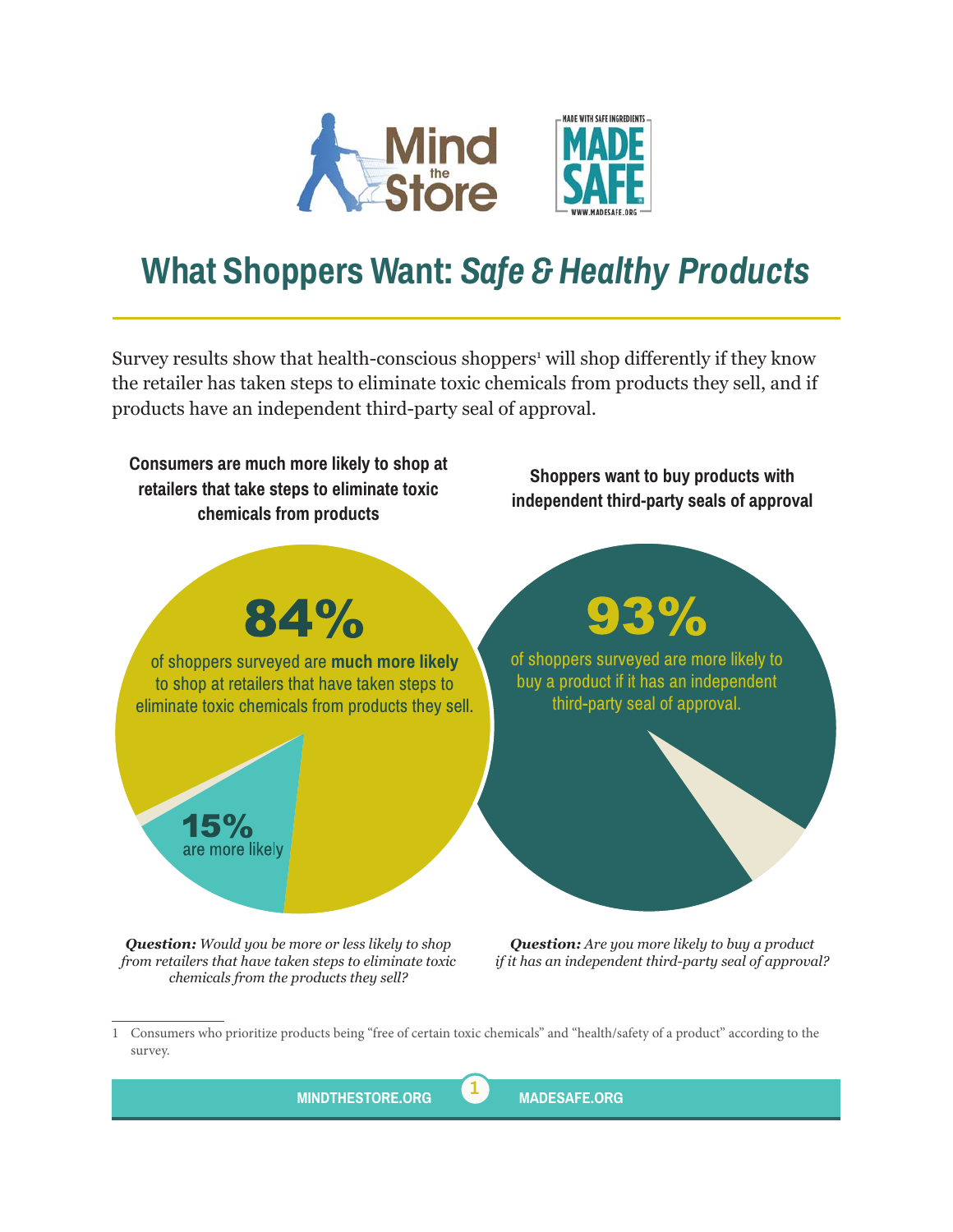## **Consumer demand for safe products & transparency is growing**

Our survey respondents are the kinds of shoppers that are driving the growth in the natural, organic, and safer products market space, which has grown exponentially in recent years. For example, big box stores like Target have seen their sales in "organic and natural" products increase 17% in 2014<sup>2</sup>, four times faster than total grocery sales; IKEA saw a 58% increase in sales of "green" products in 2014<sup>3</sup> , exceeding \$1 billion; and Kimberly Clark saw revenue from sustainable products shoot up 296% from 2010-2013<sup>4</sup> .



Our findings are consistent with research documenting the growing demand for safer and more transparent products. A 2015 survey of 1,000 U.S. mothers found that 73% of those surveyed, "often do research to understand the safety of ingredients to which their family is exposed."<sup>5</sup> A 2016 Harris poll found that "more than half of all women (55%) read beauty product labels prior to purchase, in order to avoid certain ingredients, including chemicals" and that, "more than one-third of women (35%) will

spend more money on green beauty products over the next two years, compared to what they currently spend.6 In a consumer survey sponsored by major chemical and formulated product companies, 86% of respondents listed ingredient transparency as one of the most important issues companies should solve.<sup>7</sup>



<sup>2</sup> Winston, Andrew. How Target is Taking Sustainable Products Mainstream. Harvard Business Review. August 4, 2015.

<sup>3</sup> Ikea 2014 Group Sustainability Report, [http://www.ikea.com/ms/en\\_US/pdf/yearly\\_summary/ikea-group-yearly-summary](http://www.ikea.com/ms/en_US/pdf/yearly_summary/ikea-group-yearly-summary-fy14.pdf)[fy14.pdf](http://www.ikea.com/ms/en_US/pdf/yearly_summary/ikea-group-yearly-summary-fy14.pdf)

<sup>4</sup> Greenbiz. 2015. "Green product sales up average 91% for GE, Dow, others." Online: [https://www.greenbiz.com/article/green](https://www.greenbiz.com/article/green-product-sales-average-91-ge-dow-others)[product-sales-average-91-ge-dow-others](https://www.greenbiz.com/article/green-product-sales-average-91-ge-dow-others)

<sup>5</sup> Media Post. 2015. "Navigating the Kalediscope of Green Moms." Online: [https://www.mediapost.com/publications/arti](https://www.mediapost.com/publications/article/248225/navigating-the-kaleidoscope-of-green-moms.html)[cle/248225/navigating-the-kaleidoscope-of-green-moms.html](https://www.mediapost.com/publications/article/248225/navigating-the-kaleidoscope-of-green-moms.html)

<sup>6</sup> Kari Gran. 2016. "Green Beauty Barometer Survey." Online: <https://karigran.com/pages/greenbeauty>

<sup>7</sup> BBMG, GlobeScan and SustainAbility. 2012. "Re: ThInking Consumption - Consumers and the Future of Sustainability." Online: [http://www.theregenerationroadmap.com/files/reports/TRR\\_Rethinking\\_Consumption.pdf](http://www.theregenerationroadmap.com/files/reports/TRR_Rethinking_Consumption.pdf)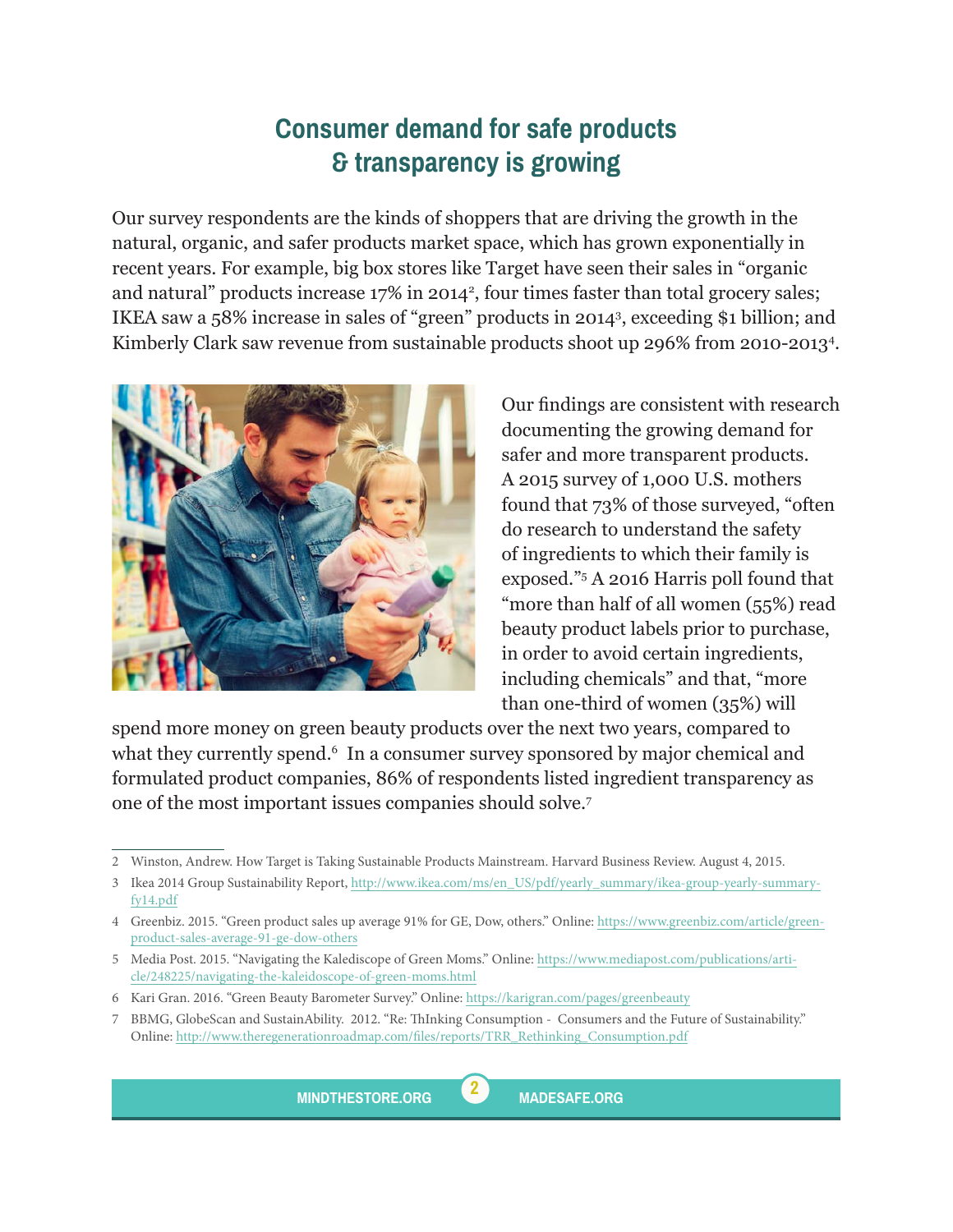

**Question:** When deciding between products,<br>
which to three factors do you prioritize? 1-5% more. *which top three factors do you prioritize?*

When asked to choose the top three factors they prioritize when deciding between products, the majority of consumers surveyed said they prioritize health/safety of products (71%) and products free of certain toxic chemicals (70%). These factors won out over convenience, country of origin, environmental impact, product performance, price and social/human rights/labor impact.

The majority of shoppers surveyed are willing to spend more for a product they know is safer, with 42% willing to spend 5-15% more, 36% willing to spend 16-25% more and 17% willing to spend



*Question: How much more are you willing/able to spend for a product you know is safer?*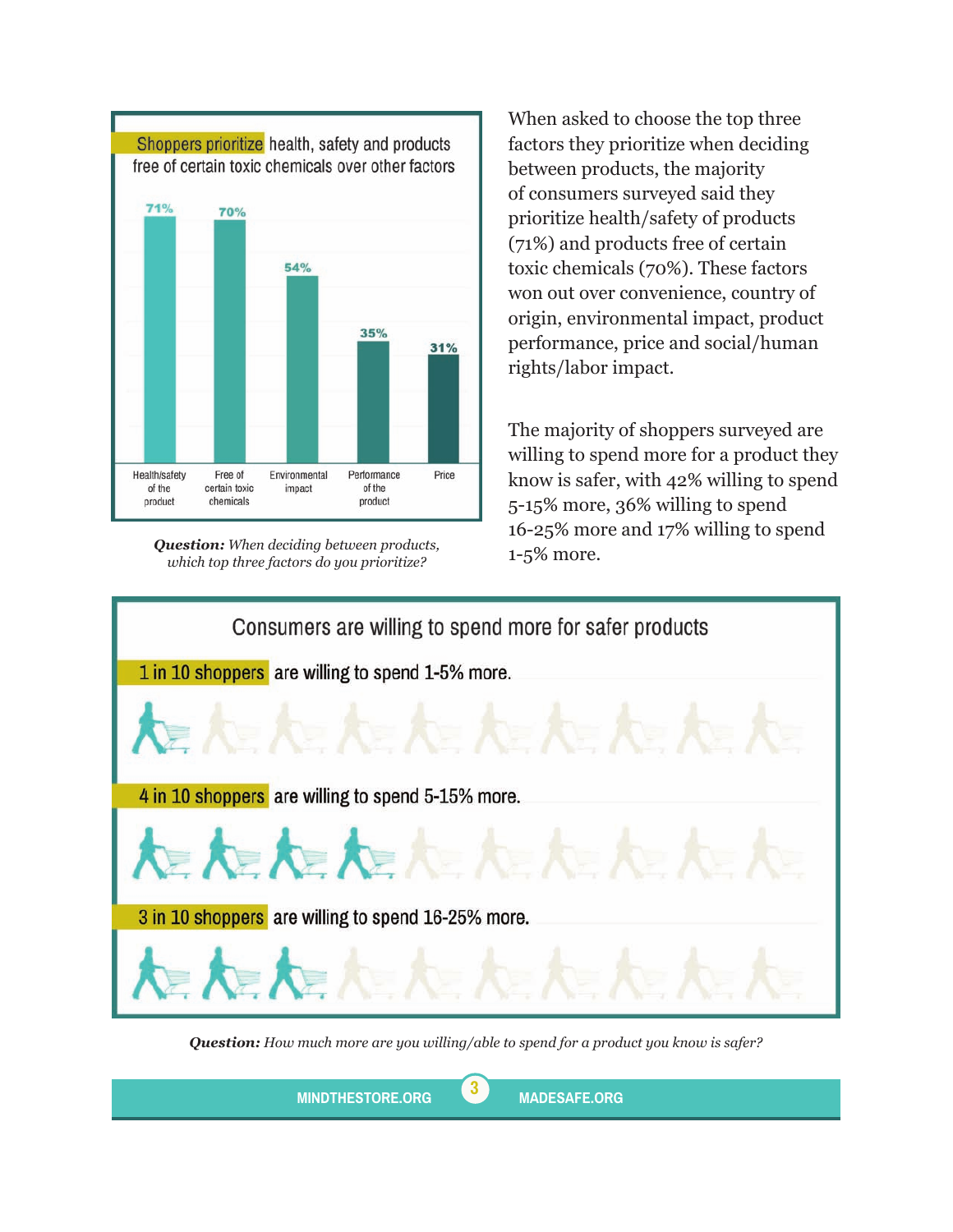## **Other key findings**

- The top three chemicals that respondents avoid are bisphenol-A (BPA), formaldehyde and lead.
- The top three categories in which respondents prioritize buying products made of safer or healthier ingredients are cleaning, personal care and food packaging & storage.
- 76% of parents of children age 0-5 prioritize buying baby care products made of safer or healthier materials.
- Compared to older shoppers, younger shoppers are also more likely to avoid certain chemicals of concern: fragrance chemicals, parabens, phthalates & triclosan.

Parenthood, particularly having children aged 0-10, increases the likelihood that consumers will shop for products they consider to be safer or healthier in numerous categories (specifically cleaning, furniture/ bedding and personal care).



*Question: In which categories do you prioritize buying products made of safer or healthier materials?*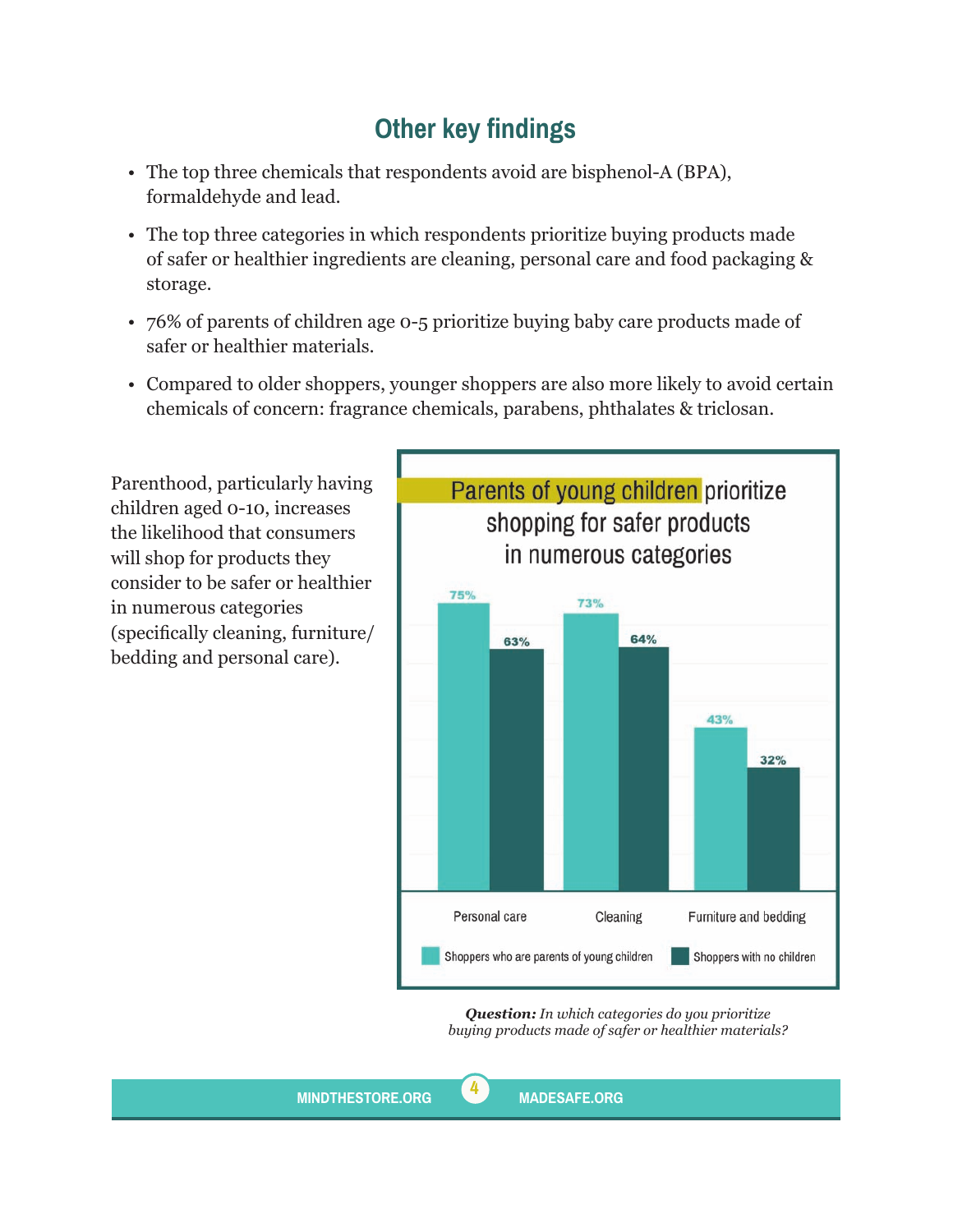Compared to older shoppers, millennials and generation Xers (age 20-49) are more likely to shop for personal care and cosmetic products they consider to be safer or healthier.



*Question: In which categories do you prioritize buying products made of safer or healthier materials?*